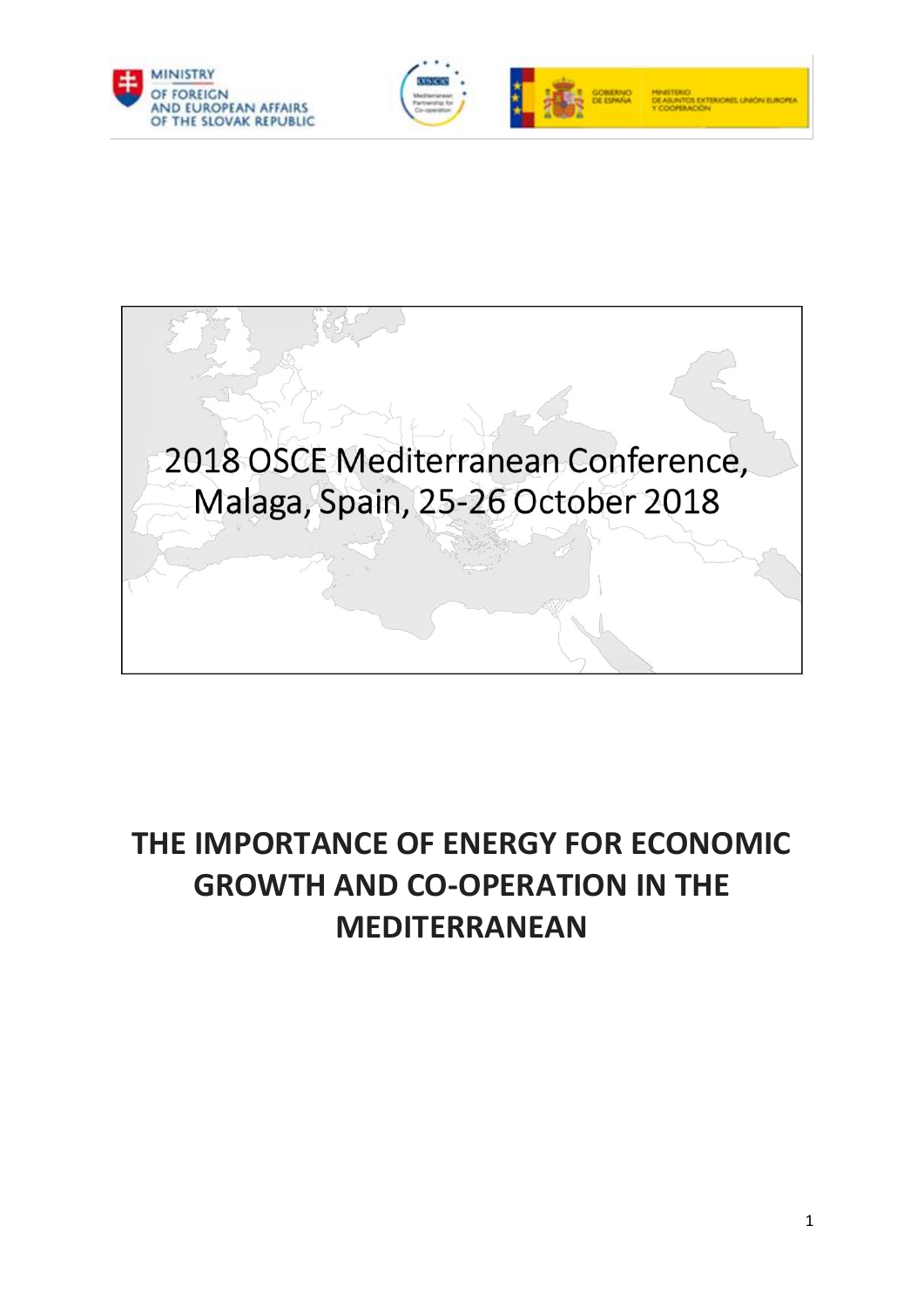



# **1. Annotated Agenda**

#### **Introduction**

Recent developments clearly demonstrate that security in Europe is closely linked with security in the Mediterranean as a whole, and economic, energy and environmental issues are increasingly important factors of the Euro-Mediterranean security equation. The decades-old OSCE Mediterranean Partnership traditionally geared towards the goals of peace, stability, and prosperity, has much to gain from enhanced dialogue on energy and environmental cooperation.

 Guaranteeing sustainable and reliable energy at affordable prices is the precondition for prospering economies and peace and security throughout the OSCE and its Mediterranean Partners. Arguably, there is hardly another domain than energy in which the indivisibility of Euro-Mediterranean security is more important and consequential for the stability of States, the prosperity of the local economies, and the well-being of societies around the basin and beyond. Traditionally at the center of the world's fossil fuel market, the Mediterranean region is now increasingly becoming a main driver of energy innovation and transformation.

The development of clean or renewable energy technologies can provide economic opportunities to countries with substantial conventional energy resources as well as those who lack such resources by offering an alternative means to power their economies and generate jobs for their citizens. Renewable energy today is embraced as a key solution to the triple challenges of energy supply, security and climate change, which are all of concern in the Mediterranean region.

The OSCE serves as a platform for dialogue and co-operation in a number of fields, and offers a suitable venue for exchanging best practices and building capacity to maximize the economic benefits of renewable as well as of traditional forms of energy, facilitating public and private partnerships and the transfer of know-how. Against this backdrop, the 2018 Mediterranean Conference, and in particular its high-level political segment will focus on how to leverage energy to promote economic growth and international co-operation in the Mediterranean region.

Organized by the Slovakian Chairmanship of the OSCE Mediterranean Contact Group and Spain as host country, in cooperation with the OSCE Secretariat, the conference will bring together key energy experts from the public and private sector from both sides of the Mediterranean to discuss policies, develop strategies and identify business opportunities. While energy enables economic development, it also contributes two-thirds of global greenhouse gas emissions and is, therefore, critical for the climate change process. Cooperation in securing the energy supply, transit and demand chain, and the use of new and renewable sources of energy should aim at building a vision for a sustainable energy future in the  $21<sup>st</sup>$  century in the Mediterranean region and beyond.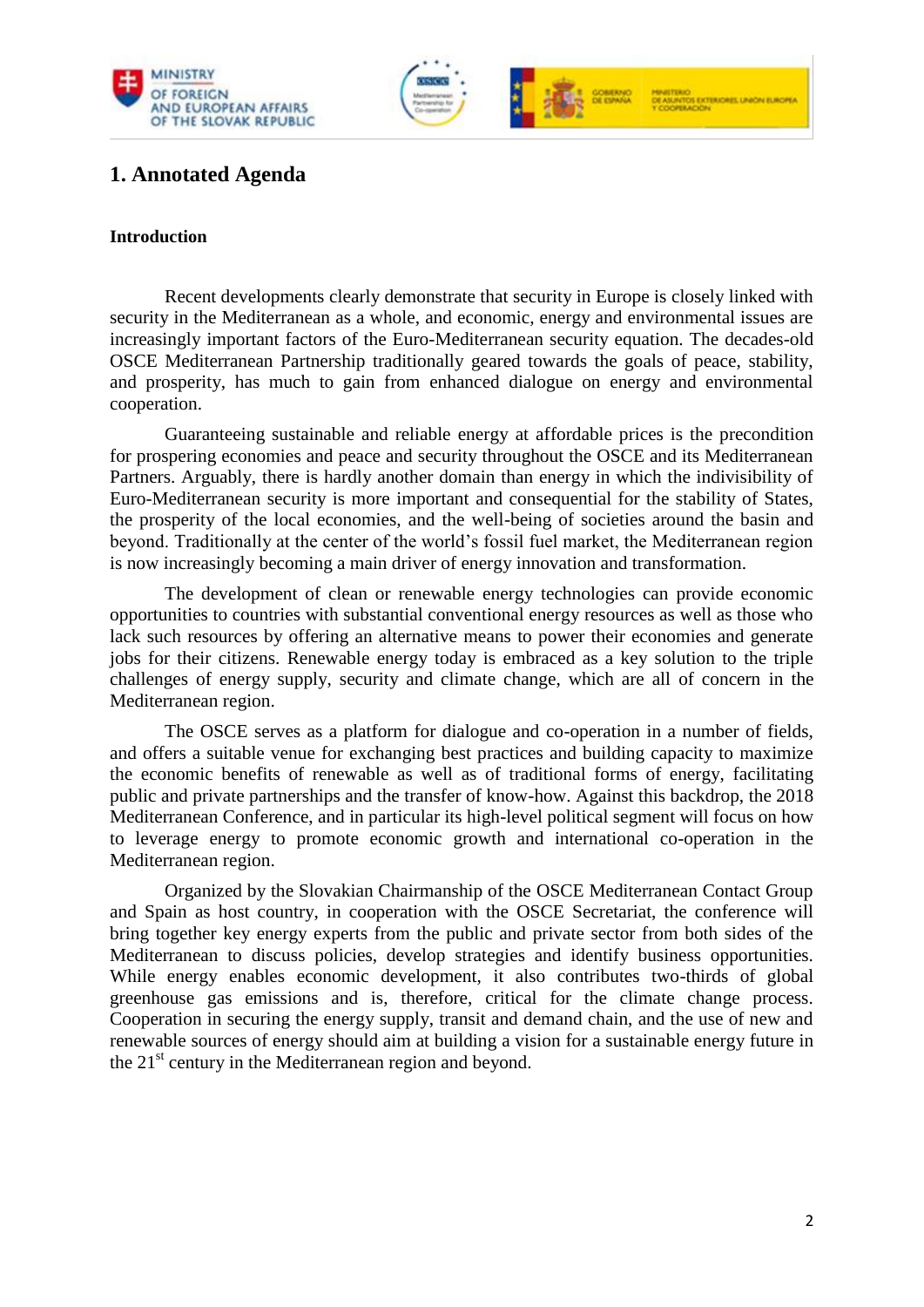



# **Thursday, 25 October 2018**

*Málaga, Gran Hotel Miramar* 

#### **9:00-9:30 Registration of participants**

#### **9:30– 10:00 Opening Remarks** *(open to the media)*

- **H.E. Fernando Martín Valenzuela Marzo,** Secretary of State for Foreign Affairs at the Ministry of Foreign Affairs, European Union and Cooperation, Kingdom of Spain
- **H.E. Lukáš Parízek**, State Secretary and Special Representative of the Minister of Foreign and European Affairs of the Slovak Republic for the Slovak 2019 OSCE Chairmanship
- **Amb. Vinicio Mati,** Head of Task Force, Italy
- **Amb. Vuk Žugić**, Co-ordinator for OSCE Economic and Environmental Activities
- **Senator Pascal Allizard**, Vice-President at the OSCE Parliamentary Assembly, France

#### **10:00-11:30 Session I**: **Connectivity, growth and co-operation: the role of energy**

Energy is much more than a commodity. It is potentially a catalyst for connectivity, growth, and international co-operation – and therefore a powerful lever for greater prosperity, stability, and peace. Developing energy cooperation, including through greater connectivity, provides a promising venue for increasing energy security in the Mediterranean region and beyond. This session will contextualize the role of energy in promoting Euro-Mediterranean security and will allow for an exchange of perspectives on how to take existing cooperation to the next level.

Moderator: **Amb. Radomír Boháč,** Permanent Representative to the OSCE, Slovakia

Rapporteur: **Mr. Ignacio Talegón Campoamor**, OSCE Secretariat

Panelists:

- **Dr. Gonzalo Escribano**, Principal Research Associate on Energy Issues of the Royal Elcano Institute, Kingdom of Spain
- **Mr. Luis Ignacio Parada,** Head of Gobal Regulatory Services ENAGAS, Spain
- **Mr. Gianluca Sambucini**, Sustainable Energy Division, United Nations Economic Commission for Europe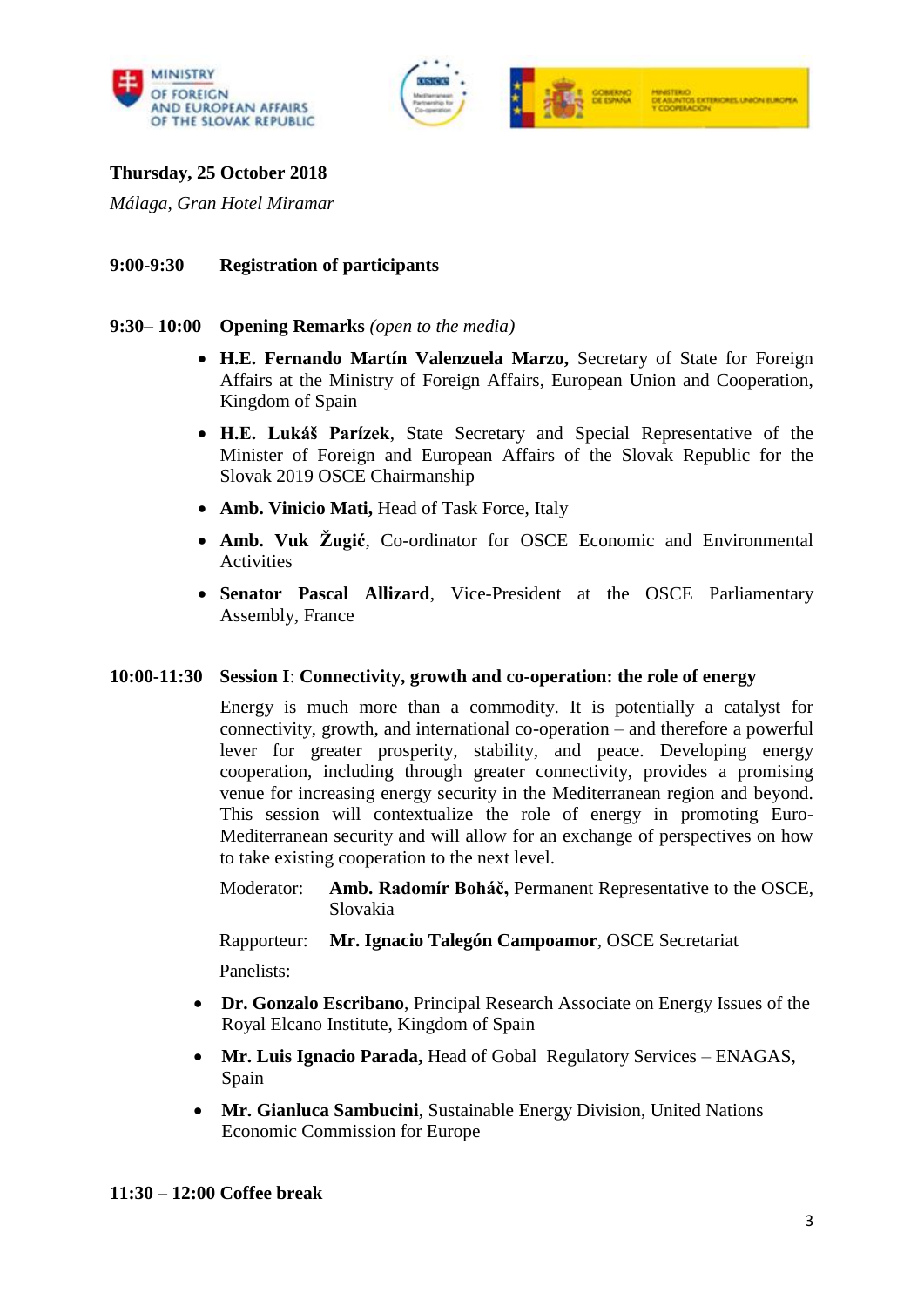



# **12:00 – 13:00 Session II: Protecting Critical Energy Infrastructure**

A key piece of energy security is the protection of critical energy infrastructure. Attacks on supply routes, interruption of supply during national conflicts, accidents, natural and man-made disasters and terrorism are growing concerns for public authorities and the private sector alike. This session will discuss the role of critical energy infrastructure in Mediterranean energy security and will encourage the exchange of information, best practices in a number of relevant fields, including enhancing the digital security of energy network management systems.

Moderator: **Amb. M. Victoria González Román**, Permanent Representative to the OSCE, Kingdom of Spain

Rapporteur: **Mrs. Elizabeth Abela Hampel**, TNTD OSCE (tbc)

Panelists:

- **Mr. Jose Luis Pérez Pajuelo**, Spanish National Center of Protection of Infrastructures and Cybersecurity, Kingdom of Spain
- **Mr. Ľubomír Tomík,** Center for Energy Systems, Slovakia
- **Dr. Nadya Komendantova,** IIASA (International Institute for Applied Systems Analysis)
- **Mr. Argo Avakov,** Head, Action against Terrorism Unit, Representative of TNTD OSCE
- **Mr. Ahmed Al-Salaymeh**, School of Engineering, The University of Jordan
- **13:00 – 14:30 Lunch** hosted by the OSCE Secretariat for all participants

# **13:00 – 14:30 Parallel lunch Side Event: Shaping the future of energy in the region – the role of private sector (English only)**

Moderator: **Emilliano Alessandri.** OSCE Secretariat

Rapporteur: **Mr. Dzevad Sarac**, OSCE Secretariat Panelists:

- **Milan Sedláček,** (Head of EU Affairs and Strategy) Eustream a**.s.**, Slovak gas transmission operator
- **Ms. Michal Franco Kedmi**, Michal Franco Energy Regulatory and Commercial Consulting, Israel
- **Mrs. María Prado**, Director of International Affairs of APPA, Kingdom of Spain
- **Mr. Ettore Greco,** Executive Vice President of the Instituto Affari Internazionali, Italy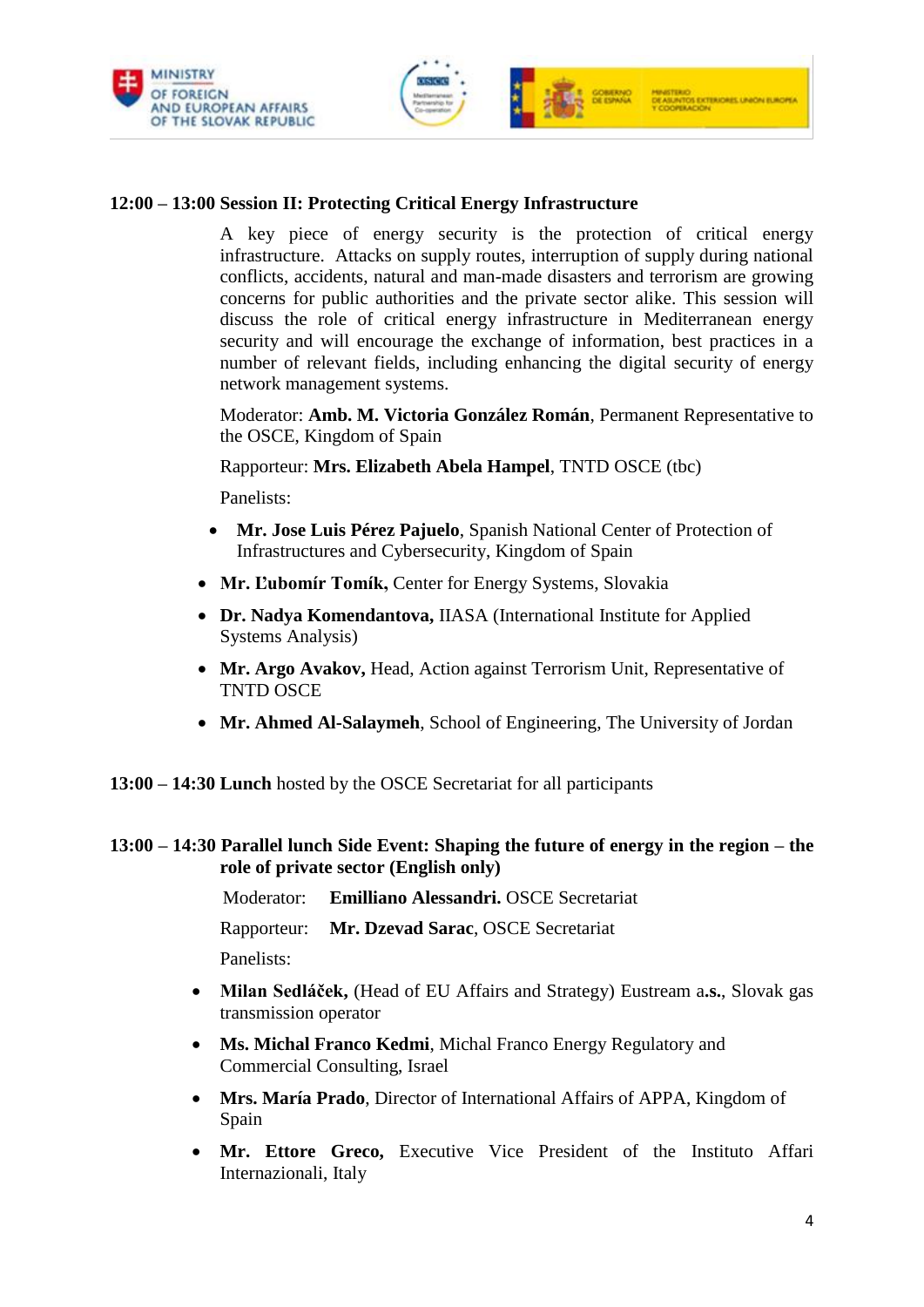



# **14:30 – 15:00 Session II: continuation (if needed)**

#### **15:00 – 17:00 Session III: Reshaping the benefits of renewables**

The energy mix in the Mediterranean region is changing as part of a global energy transition. Mediterranean countries are affected differently based on their energy profile, which spans from exporting energy to highly energy dependent economies. Both fossil fuel rich and fossil fuel poor countries have much to gain in terms of both economic growth and energy security from the development of renewables and greater diversification. This session will highlight opportunities deriving from the expansion of renewable energy sources in OSCE and Mediterranean partner countries. The role of renewable energy sources in environmental protection and the reduction of greenhouse gas emissions will also be discussed.

Moderator: **Ms. Leena Al-Hadid**, Ambassador, Jordan

Rapporteur: **Mr**. **Samuel Goda,** Special Representative of the OSCE Chairperson-in-Office on Youth and Security

Panelists:

- **Mr. Jorge Borrego**, Deputy SG Union for the Mediterranean, Portugal
- **Ms. Lina Murad AL-Kurdi**, GEMS Award winner, Green Roof project, Jordan
- **Mr. Khalid Ghozlani,** Managing Director Energconsulting, Morocco
- **Mr. Daniel Kroos,** Senior Program Officer, Energy Security, OSCE Secretariat

#### **Ministerial Segment**

**19:15 - 20:00** (approx.) **Welcome by Ministers** in the *Museo Picasso Málaga*

#### **Municipality of Málaga (tbc)**

- **H.E. Miroslav Lajčák,** Minister of Foreign and European Affairs, Slovak republic
- **H.E. Josep Borrell Fontelles,** Minister of Foreign Affairs, European Union and Cooperation, Kingdom of Spain
- **H.E. Thomas Greminger, Secretary General of the OSCE**
- **Regional Government Andalusia**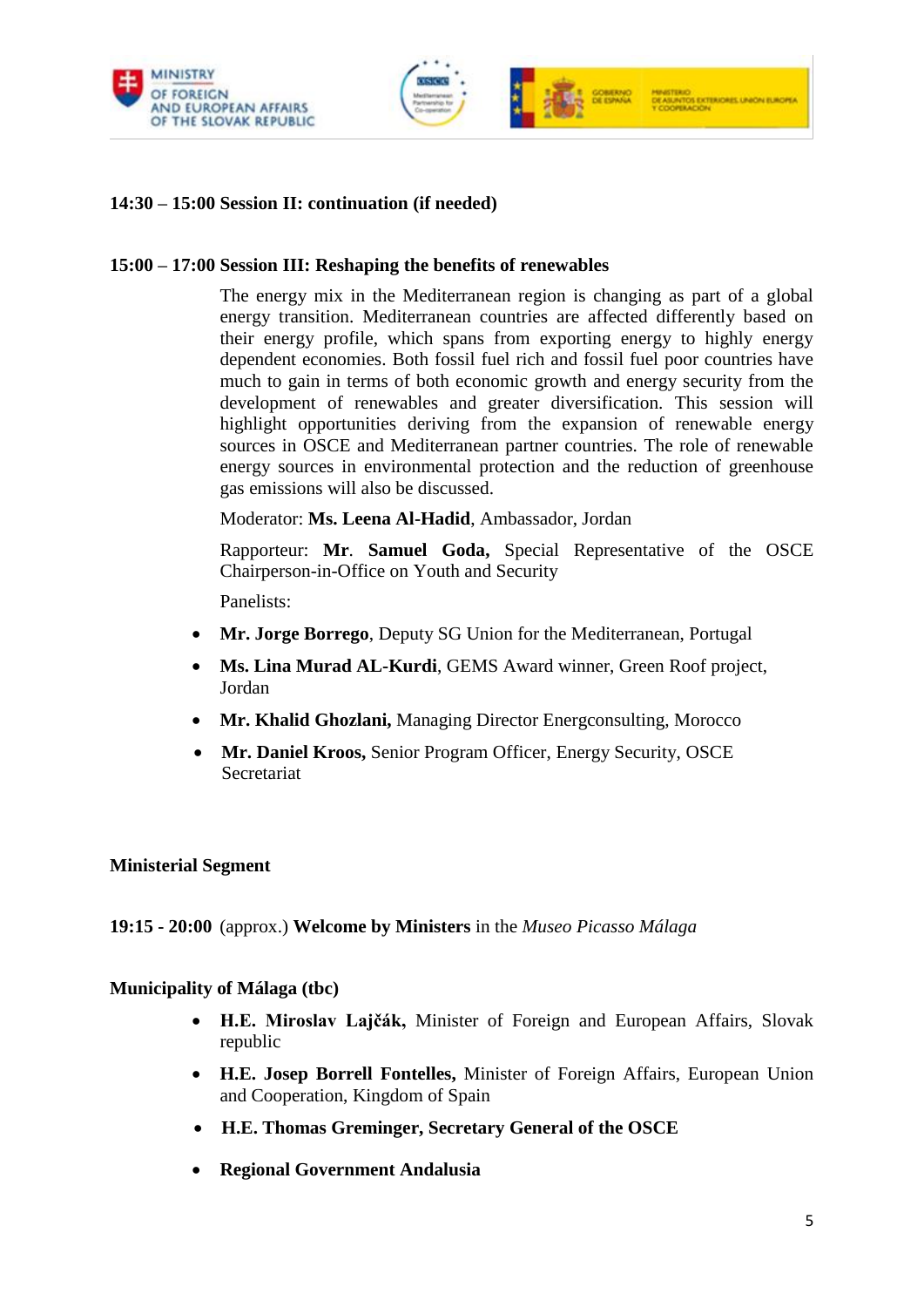



# **20:30 - 22:30 Dinner for HoDs hosted by Spain at the Mirror Hall of Málaga City Hall Dinner for Delegates hosted by Spain at Málaga City Hall**

- **H.E. Miroslav Lajčák,** Minister of Foreign and European Affairs, Slovak republic
- **H.E. Josep Borrell Fontelles,** Minister of Foreign Affairs, European Union and Cooperation, Kingdom of Spain

# **Friday, 26 October 2018**

*Málaga, Gran Hotel Miramar*

# **8:00 – 9:00 Registration of participants**

# **9:00 – 9:30 Handshake and family photo**

# **9:30 -11:30 High-level Segment:**

### **Energy for economic growth and co-operation in the Mediterranean**

The decades-old OSCE Mediterranean Partnership has gained significantly higher profile in recent years as a result of trends that have confirmed and further highlighted the 1975 Helsinki Final Act's prescient recognition that European and Mediterranean Security are indivisible. As Mediterranean issues are increasingly addressed in the OSCE agenda, this high-level segment will offer the opportunity to focus on the specific role that energy can play for economic growth and cooperation in the Mediterranean. The session will also allow for an exchange of perspectives and views on how the OSCE participating States and the Mediterranean Partners for Co-operation can make their Partnership even more relevant, substantial, and action-oriented in the years to come.

Moderator: **Amb. Vuk Žugić**, Coordinator for OSCE Economic and Environmental Activities

Rapporteur: **Tomáš Bičan,** Permanent Mission of Slovakia to the OSCE

**Opening Remarks** *(open to the media)* 

- **H.E. Miroslav Lajčák**, Minister of Foreign and European Affairs, Slovak Republic
- **H.E. Thomas Greminger**, Secretary General of the OSCE
- **H.E. Josep Borrell Fontelles,** Minister of Foreign Affairs, European Union and Cooperation, Kingdom of Spain
- **H.E. Mr. Guglielmo Picchi**, Deputy Minister of Foreign Affairs and International Cooperation, Italian 2018 OSCE Chairmanship